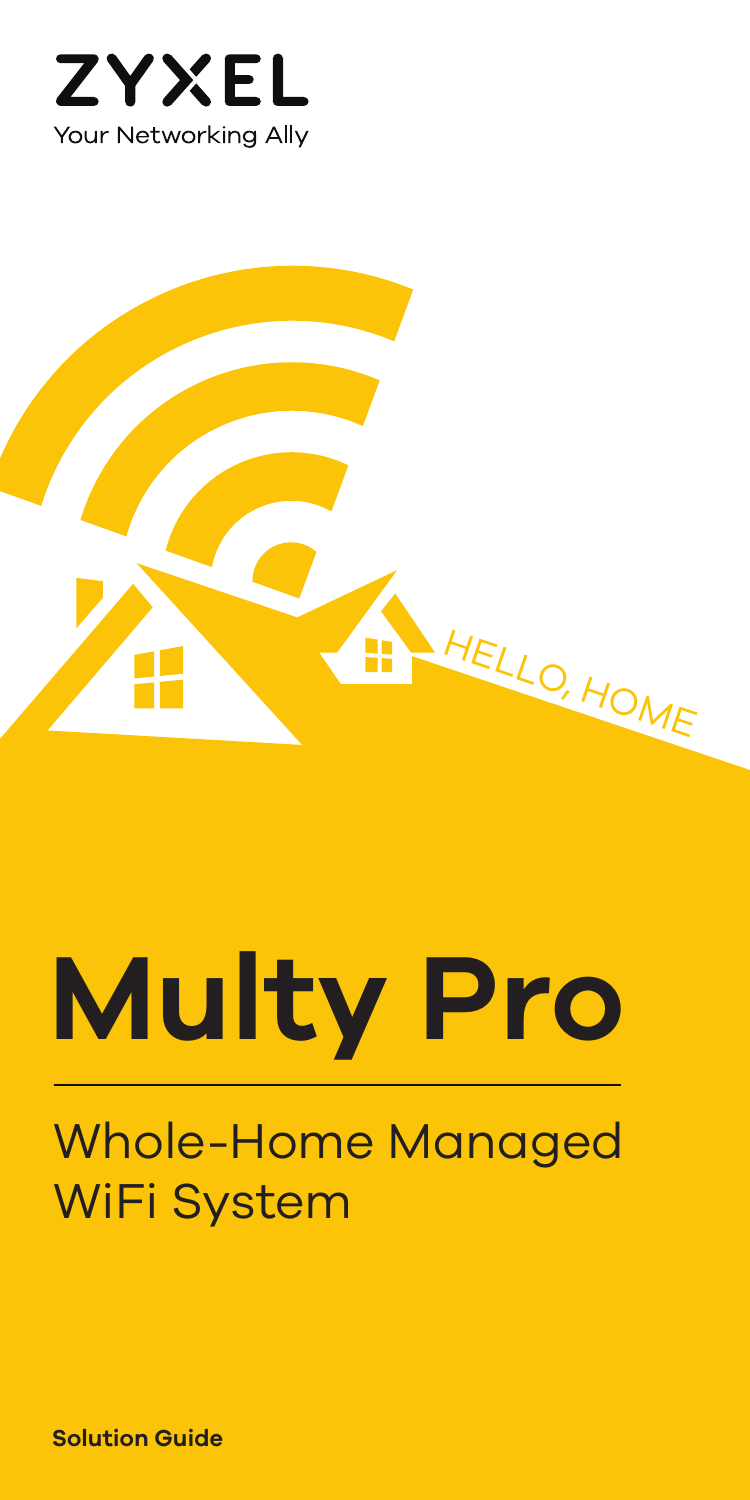## **ZYXEL**

Headquartered in Anaheim, California, Zyxel is a network solutions provider that leverages its 28 years of expertise to lead and enable the digital home revolution. Our extensive experience and the drive to continuously improve and perfect our comprehensive lines of fiber and DSL broadband gateways has enabled our service provider partners to meet their subscribers' demands for an entirely immersive home while enabling them to manage costs like never before.

By combining our innovative solutions with our partner-centric team of experts, we enable you to unlock your business potential and enhance your subscribers' experiences without breaking the bank or settling for sub-par customer service. Zyxel offers unique end-to-end designs. Our readily-available technology will equip you to accelerate your business performance well beyond your competition.

## **WiFi** About Zyxel<br> **About Zyxel**<br> **About Zyxel**<br> **About Zyxel**<br> **About Zyxel**<br> **About Zyxel**<br> **About Zyxel**<br> **About Zyxel**<br> **About Zyxel**<br> **About Zyxel**<br> **About Zyxel**<br> **About Zyxel**<br> **About Zyxel**<br> **About Zyxel**<br> **About Zyxel**

At Zyxel, we steadily march toward our vision of a connected world by introducing industry-leading innovation, performance, and value. Since the inception of WiFi, our company has been dedicated to the pursuit of WiFi Excellence. Zyxel offers you more than just a solution - we provide you with the fastest and most efficient processes, robust enterprise-class network defenses, and innovative pricing options that give you the latest technology, while reducing your capital and operating expenses.

\* \* \* \* \*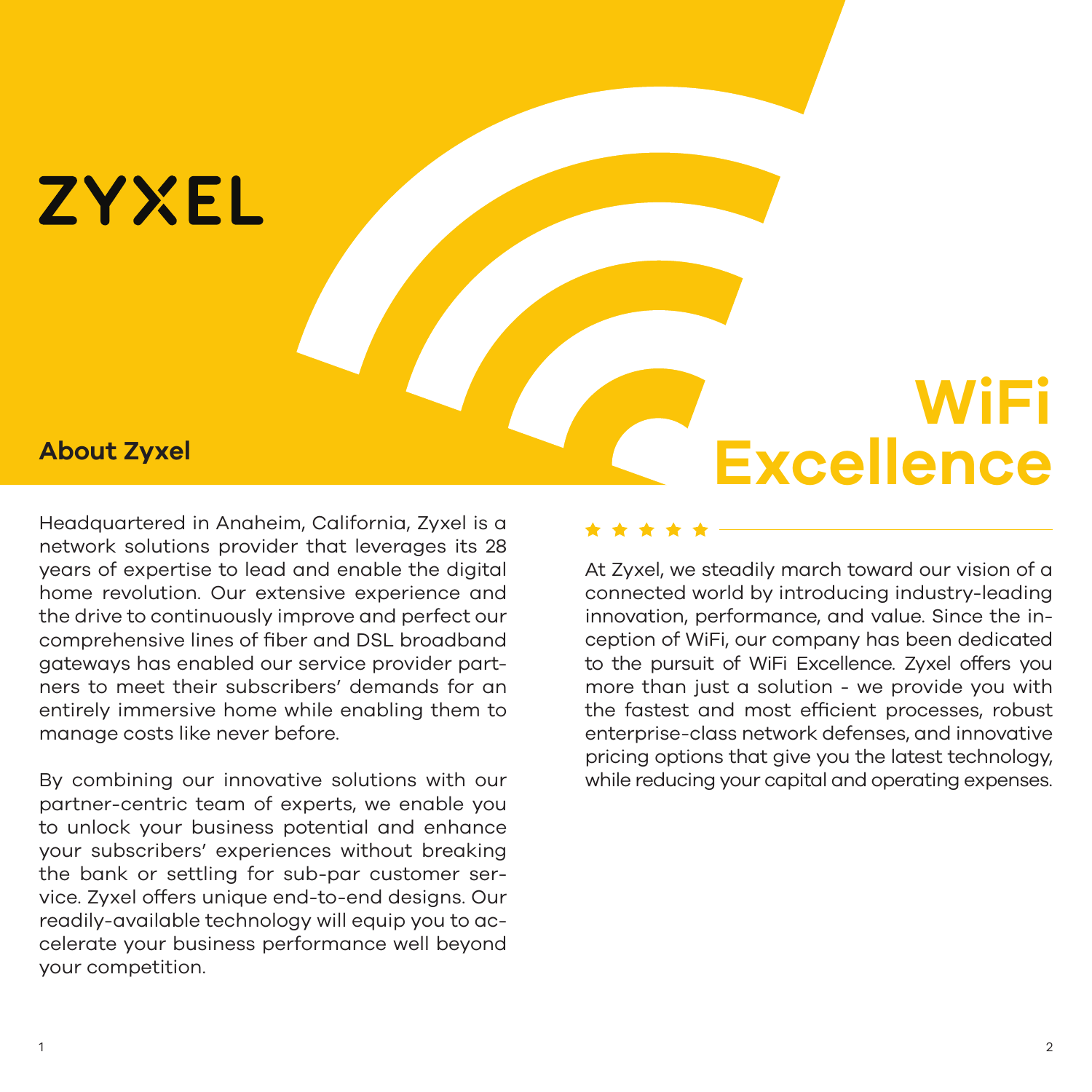## **The Challenges**

## **WiFi is the Internet at Home**

Whole-home WiFi is a **challenge** and an **opportunity** for service providers.

WiFi is the Internet for today's consumers. They demand fast WiFi and 24/7 availability throughout their homes and on every device. Unfortunately, the expectation is still not the reality. Streaming videos buffer, online gaming freezes, and video calls get disconnected. Thus, frustrating users and resulting in angry calls to service providers.

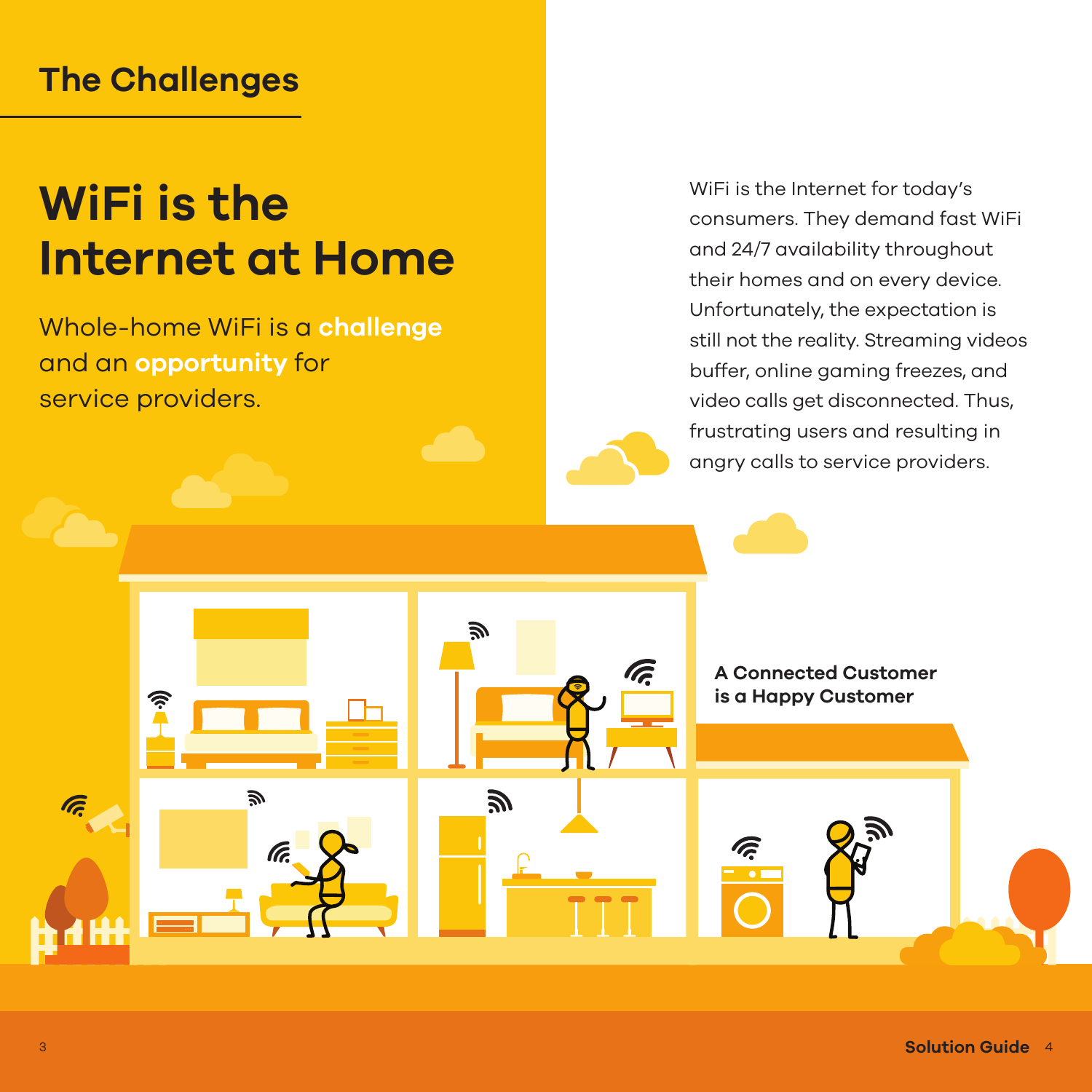| <b>Managed WiFi</b>                         |             | <b>Retail "Mesh"</b>                                                                                                                                                                                                                     | <b>Service Provider</b><br><b>Managed WiFi</b>                                                                                                                                                                                                                                                                                                                                                |
|---------------------------------------------|-------------|------------------------------------------------------------------------------------------------------------------------------------------------------------------------------------------------------------------------------------------|-----------------------------------------------------------------------------------------------------------------------------------------------------------------------------------------------------------------------------------------------------------------------------------------------------------------------------------------------------------------------------------------------|
| <b>Retail Mesh</b><br>VS.<br><b>Service</b> | Solutions   | • No price or service<br>differentiation<br>• They sell a set of 2-3<br>devices to all customers<br>irrespective of the<br>individual needs<br>· Wireless is the only<br>backhaul option between<br>central WiFi router and<br>extenders | • Service providers know their<br>customer's homes better so<br>they can tailor make<br>solutions and services<br>• The RG is made part of the<br>WiFi system, securing their<br>investment<br>. In addition to wireless.<br>operators can leverage<br>wired backhaul options<br>including Ethernet, coax,<br>or powerline for more<br>stable performance                                     |
| <b>Provider</b><br><b>WiFi Service</b>      | nstallation | Self-installation is the only<br>option. End consumers<br>with varying degrees of<br>understanding are left with<br>installation with minimal<br>support from vendors. So<br>service providers end up<br>fielding support calls.         | Service providers can offer<br>their subscribers a combination<br>of self-installation, or expert-<br>installation depending on their<br>needs, and for the right fee.<br>Thus creating a set-up for<br>best WiFi performance and<br>pain-free experience.                                                                                                                                    |
|                                             | Management  | Retail Mesh systems run<br>independent of operator<br>provided devices. So service<br>providers are deprived of all<br>the rich network and behavior<br>intel, while still fielding<br>support calls whenever<br>anything goes wrong.    | TR-069 and the advanced<br>TR-181 standards based<br>remote management, built<br>into carrier-grade managed<br>WiFi systems, offers service<br>providers rich network and<br>client-side performance,<br>diagnostic and behavior<br>information. This enables<br>service providers to quickly<br>resolve issues for better<br>experience, and upsell<br>opportunities for<br>higher revenues. |
|                                             |             |                                                                                                                                                                                                                                          |                                                                                                                                                                                                                                                                                                                                                                                               |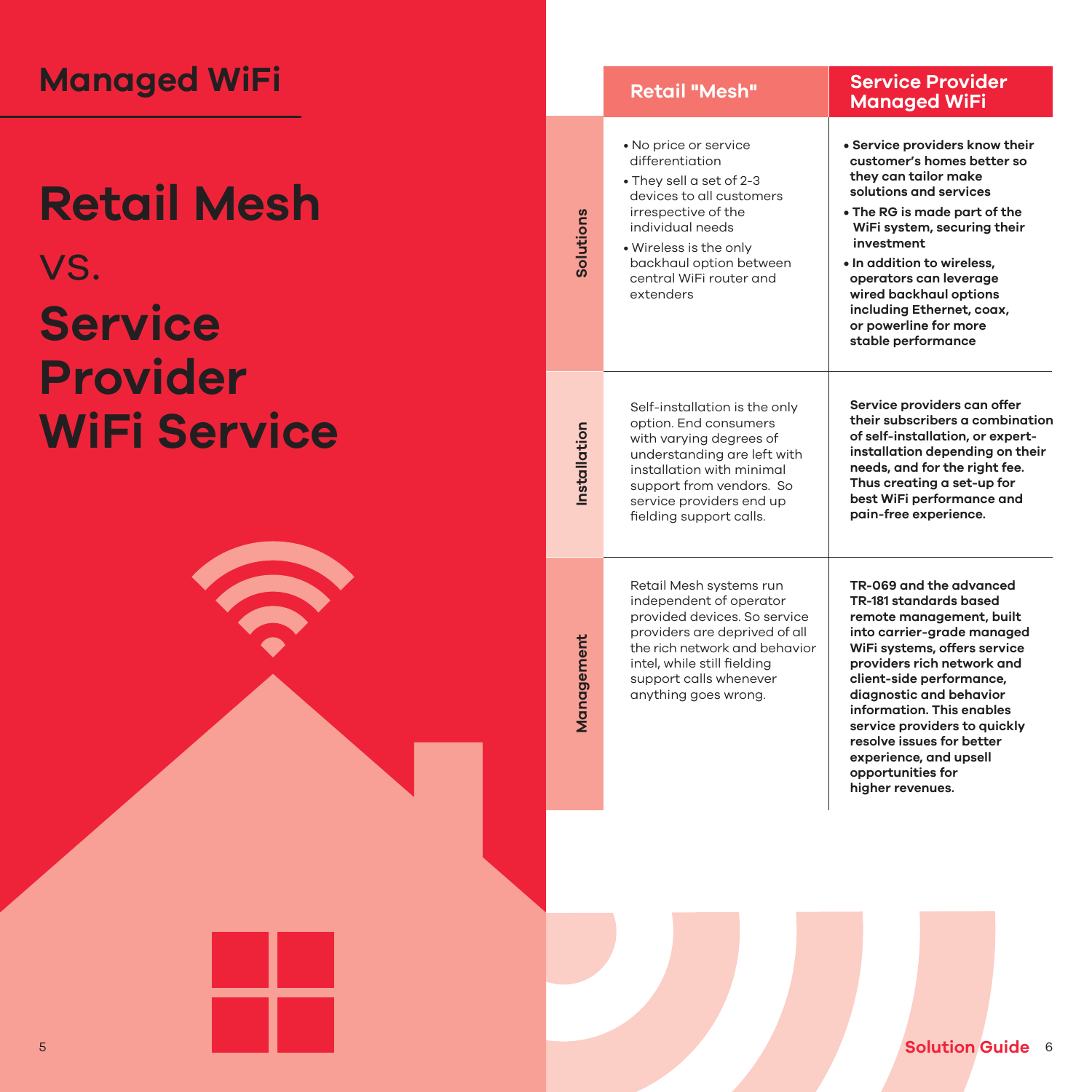## **The Solution**

## **Zyxel Managed WiFi System**

Zyxel's managed WiFi system is an advanced, integrated system of hardware, software, and a mobile self-help app. The Multy Pro system of products offer service providers a range of devices and technologies to design the perfect managed WiFi service. With the right combination of performance, management, and pricing, the Multy Pro system enables service providers to deploy profitable services, generate recurring revenue, and lasting customer satisfaction.

The main components of the Multy Pro WiFi System include:



### **MeshIQ**

Technology for high-performance whole-home WiFi using WiFi gateway and extenders.

#### **Key features include:**

- Auto-configuration
- Single WiFi network covering both 2.4GHz and 5GHz bands
- Band steering
- Seamless client roaming
- Exceptional quality of experience (QoE)

MULTY **PRO** 

### **Multy Pro App**

A subscriber self-help app, enabling simple network management features such as complete view of home network, one-click guest WiFi setup, and parental control.



### **Remote-Management**

Remote devices & services management using TR-069 and TR-181 standards for extensive diagnostics features for quick issue resolution, resulting in fewer truckrolls and improved customer satisfaction.

### **Extensive Product Portfolio**

A range of wireless gateways, access points, and extenders for multiple home scenarios, offering service providers the flexibility in solution selection, resulting in price and performance differentiation.

**Solution Guide** 8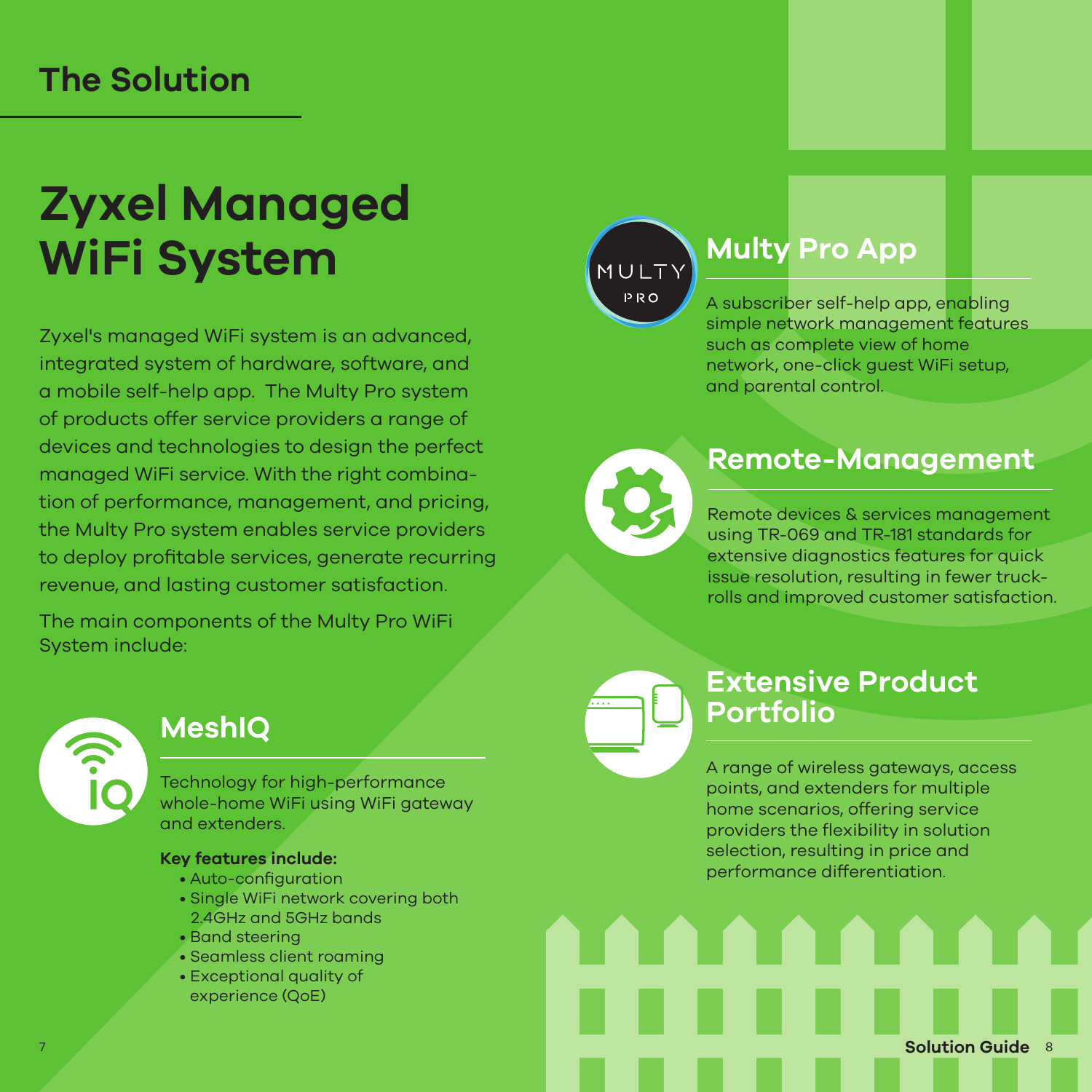## **Win-Win Solution for Subscribers and Service Providers**

Today's home users expect seamless, fast, and reliable WiFi throughout their homes and on all of their devices.

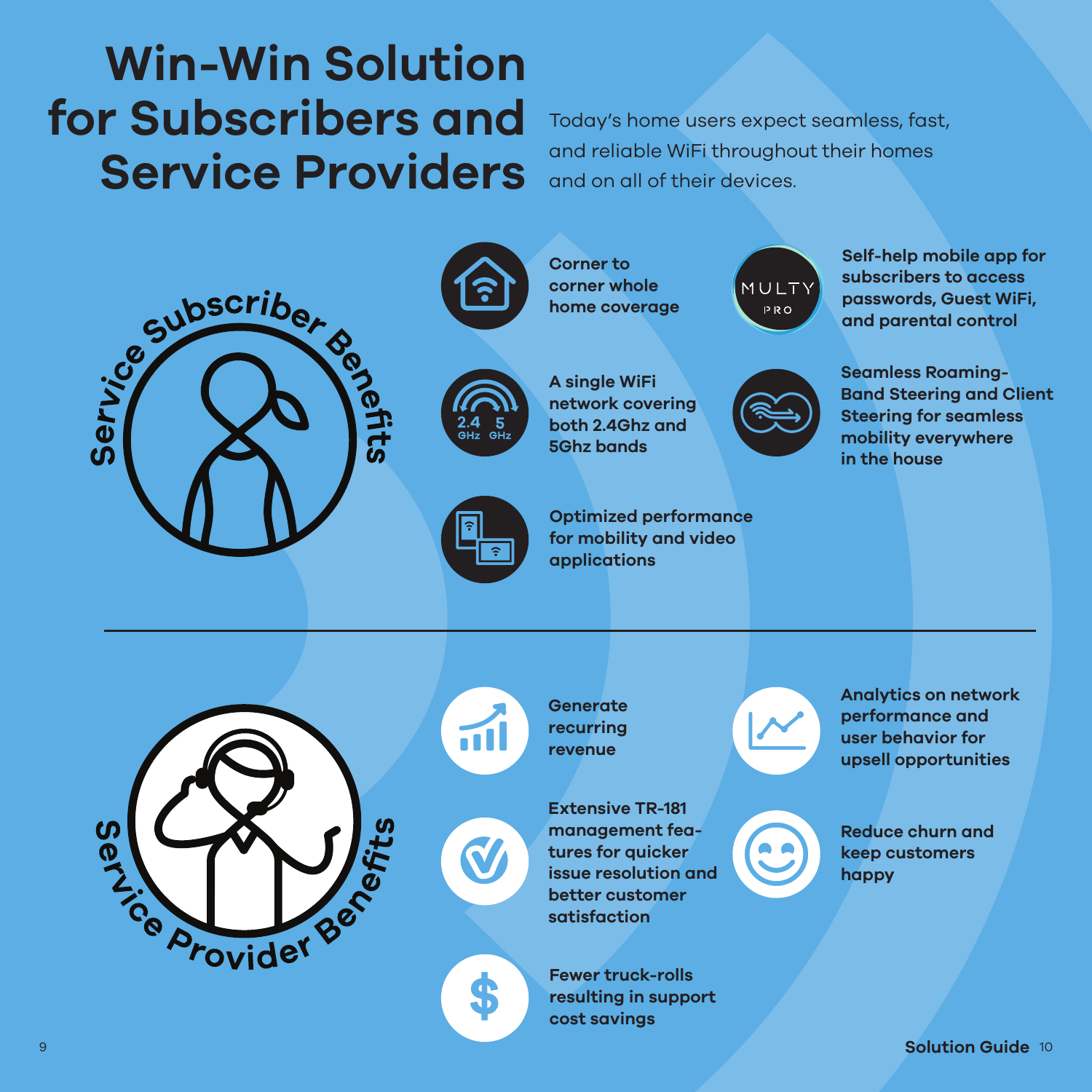## **Residential Gateways**

## **Zyxel Managed WiFi System Product Portfolio**

Zyxel's managed WiFi system offers a portfolio of product choices to service providers so they can build the right WiFi solution to meet the unique requirements of each subscriber's home while providing a continuously robust experience for their customers. Subscribers can finally enjoy premium wireless broadband services enabling applications, videos, gaming, and more on all their devices, anywhere in their homes, just as they were designed to be experienced.



#### **EMG3425**

Gigabit Ethernet Gateway

- 5 GHz: 1.7 Gbps;
- 2.4 GHz: 450 Mbps
- AC2200 dual-band WiFi
- Wave 2 WiFi, (MU-MIMO)
- Beamforming
- Support TR-069 and TR-181



#### **VMG4825/VMG9823**

VDSL2 Gateway

- 5 GHz: 1.7 Gbps; 2.4 GHz: 300 Mbps
- VDSL2 17a bonding
- G.Vector
- AC2050 dual-band WiFi
- Wave 2 WiFi, (MU-MIMO)
- Beamforming
- Support TR-069 and TR-181
- 2x VoIP ports (VMG9823)

11 **Solution Guide** 12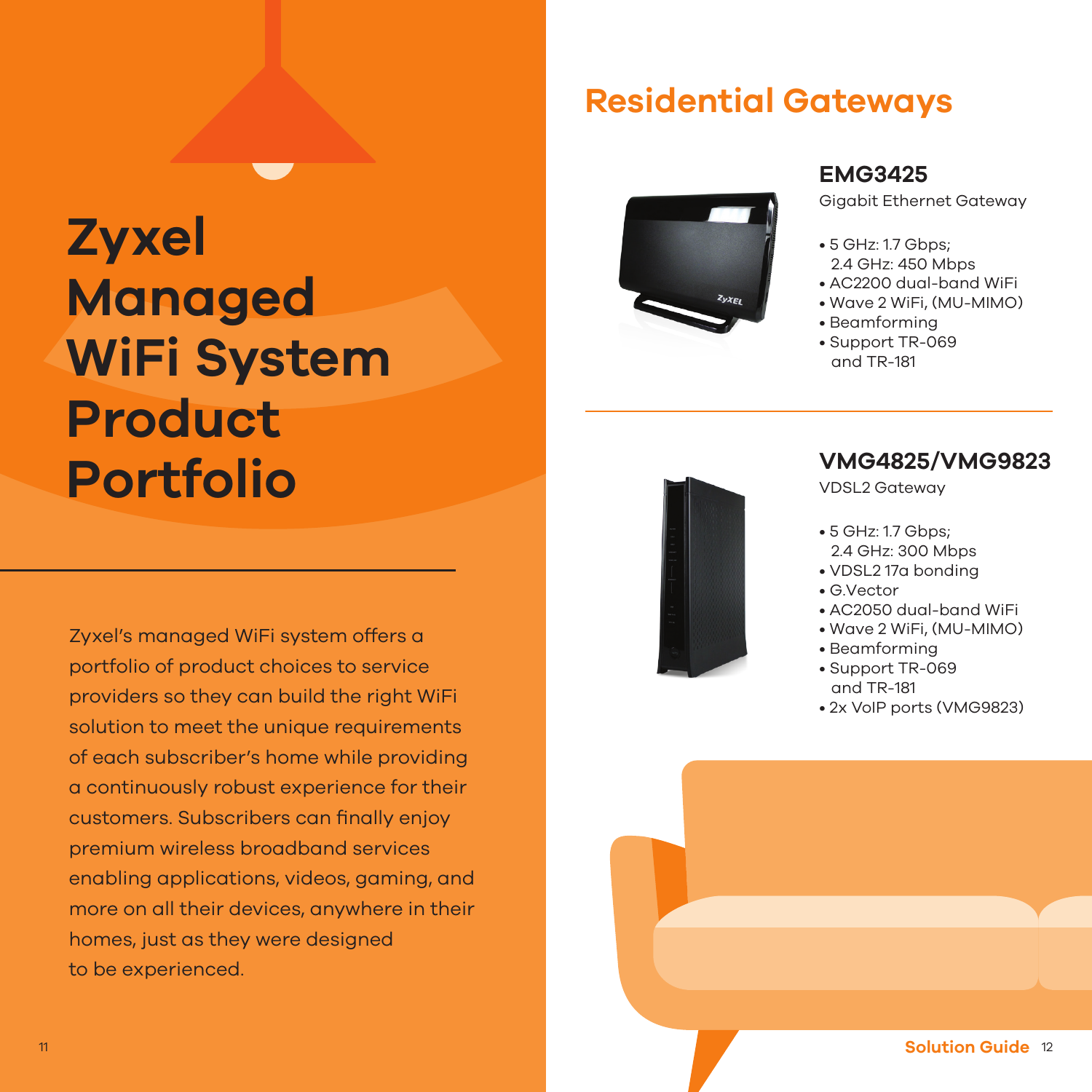### **Extender**



**App**

#### **WAP6804**

Wireless AC Access Point

- 5 GHz: 1.7 Gbps; 2.4 GHz: 300 Mbps
- AC2100
- High-power amplifiers
- Beamforming
- Video QoS
- 3 operation modes
- Support TR-069 and TR-181

#### **Contact Us**

For no-cost evaluation units, call 714.632.0882 x289 or email telco@zyxel.com

#### **Connect with Us**

**Twitter**: @ZyxelNews **Facebook**: facebook.com/zyxel.america **LinkedIn**: linkedin.com/company/zyxel-america **YouTube**: youtube.com/zyxelusa

#### **Zyxel Communications**

1130 North Miller St. Anaheim, CA 92806 800.255.4101





http://zyxel.us/multyproappapple



### **Multy Pro App**

A self-help tool designed for subscribers that will enable them to**:**

- View all wireless or wired devices connected to the home and guest network
- Change WiFi network name and reset password
- Enable guest WiFi network, create or reset name and password for the guest WiFi
- View basic information about all the clients connected to the network
- Allow, block, or schedule internet access on all the client devices
- Easily add and configure WiFi extenders to create a single whole-home WiFi network